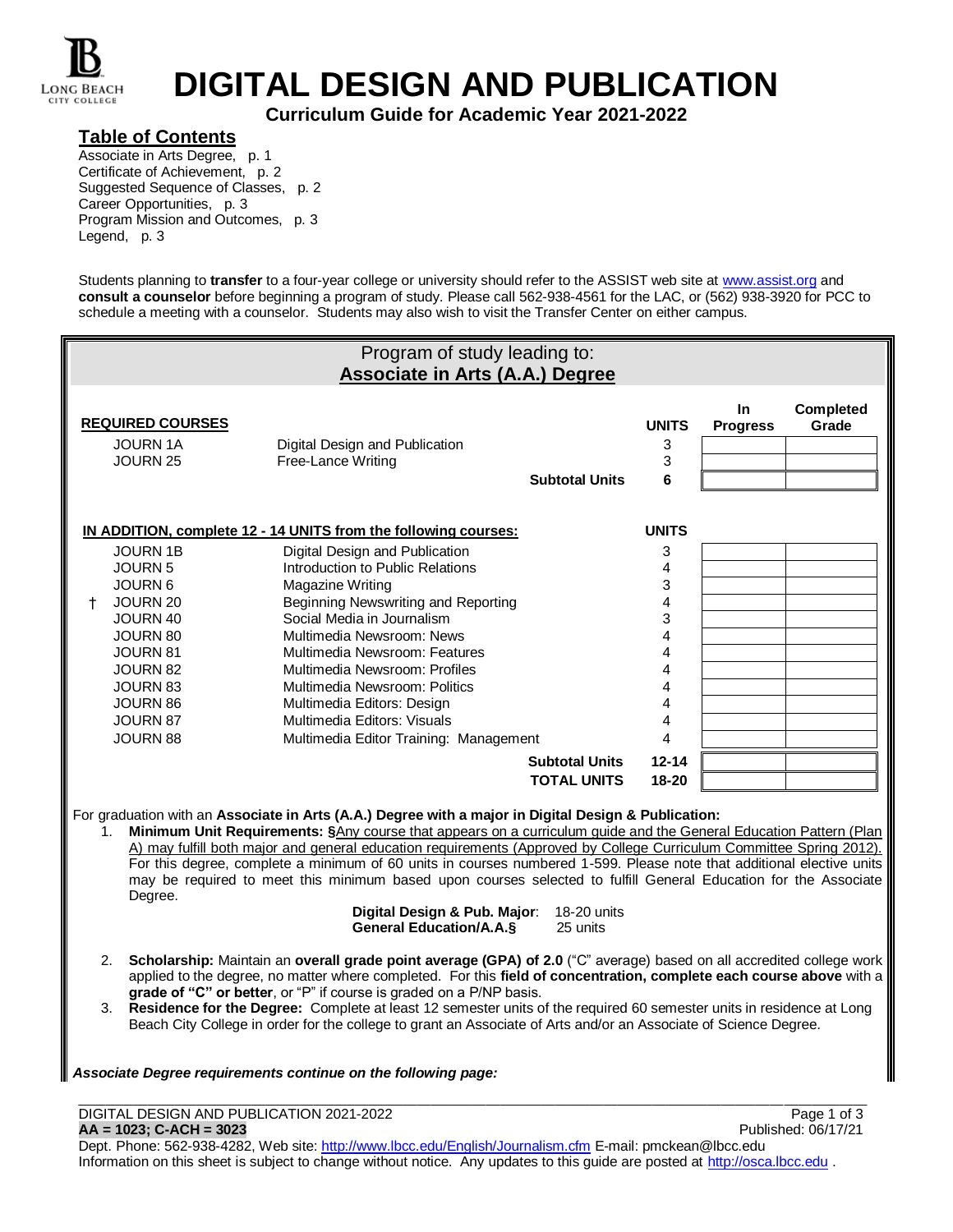*Associate Degree requirements continued from the previous page:*

- 4. **Residence for the Field of Concentration**: Complete fifty percent (50%) or more of the unit requirements for this field of concentration in residence; this means at **least 9-10 units** of the required 18-20 must be **completed at Long Beach City College**. Credit earned by exam, where applicable, may be included.
- 5. **General Education and Proficiency Requirements:** Complete the required A.A./A.S. General Education and Proficiency requirements\*, otherwise known as "Plan A". For Plan A requirements, refer to the general catalog or view it online a[t http://osca.lbcc.edu](http://osca.lbcc.edu/) .
- 6. Complete and submit the degree application form to the Admissions and Records office during your final semester of course work. These forms are available in the Admissions and Records office, or online at<http://admissions.lbcc.edu/> . Refer to the Schedule of Classes [\(http://schedule.lbcc.edu\)](http://schedule.lbcc.edu/) and click the "Important Dates" link to view the actual deadline for each semester.

\*The requirements for general education/proficiency and the field of concentration (major) need to be from the same catalog year. This catalog year may be any year between the year of initial enrollment to the present, provided continuous enrollment is maintained throughout. See the catalog for definition of "continuous enrollment".

## Program of study leading to: **Certificate of Achievement**

**REQUIRED COURSES—Complete the 18-20 units of required courses as listed in the Associate Degree requirements box on the first page.**

#### **REQUIRED COURSES**

**TOTAL UNITS 18 -20**

**In Progress Completed**

For graduation with a **Digital Design and Publication Certificate of Achievement:**

- 1. Complete each of the **REQUIRED COURSES** listed above with a **minimum grade of** "**C**", or P if the course is graded on a P/NP basis.
- 2. Complete fifty percent (50%) or more of the unit requirements for this field of concentration in residence; this means at **least 9-10 units** of the required 18-20 must be **completed at Long Beach City College**. Credit earned by exam, where applicable, may be included.
- 3. Complete and submit the certificate application form to the Admissions and Records office during your final semester of course work. These forms are available in the Admissions and Records office, or online at<http://admissions.lbcc.edu/> . Refer to the Schedule of Classes [\(http://schedule.lbcc.edu\)](http://schedule.lbcc.edu/) and click the "Important Dates" link to view the actual deadline for each semester.

# **Suggested Sequence of Classes**

This is not an educational plan, as course offerings, student schedules, and circumstances vary. Students must meet all the prerequisites in order to be eligible for the sequence of courses. A suggested, full-time sample sequence of courses for the required **60** units to reach an Associate Degree with the **Concentration in Digital Design and Publication, Writing/Publishing** includes:

| <b>First Semester</b>   | Units     | <b>Second Semester</b>  | <u>Units</u> |
|-------------------------|-----------|-------------------------|--------------|
| JOURN 1A or 25          | 3         | JOURN 1A or 25          | 3            |
| <b>JOURN 5</b>          | 4         | JOURN 80, 81, 82, or 83 | 4            |
| G.E. Course             | $3 - 4$   | G.E. Course             | $3 - 4$      |
| G.E. Course             | $0 - 3$   | G.E. Course             | 3            |
| G.E. Course             | $0 - 3$   | Elective                | 3            |
| <b>Semester Total</b>   | $10 - 17$ | <b>Semester Total</b>   | 16-17        |
|                         |           |                         |              |
| <b>Third Semester</b>   |           | <b>Fourth Semester</b>  |              |
| <b>JOURN Elective</b>   | $3 - 4$   | <b>JOURN Elective</b>   | $3 - 4$      |
| G.E. Course             | $3 - 4$   | G.E. Course or Elective | 3            |
| G.E. Course             | $3 - 4$   | G.E. Course or Elective | 3            |
| G.E. Course or Elective | $0 - 3$   | G.E. Course or Elective | $1 - 3$      |
| <b>Semester Total</b>   | $9 - 15$  | G.E. Course or Elective | $0 - 2$      |